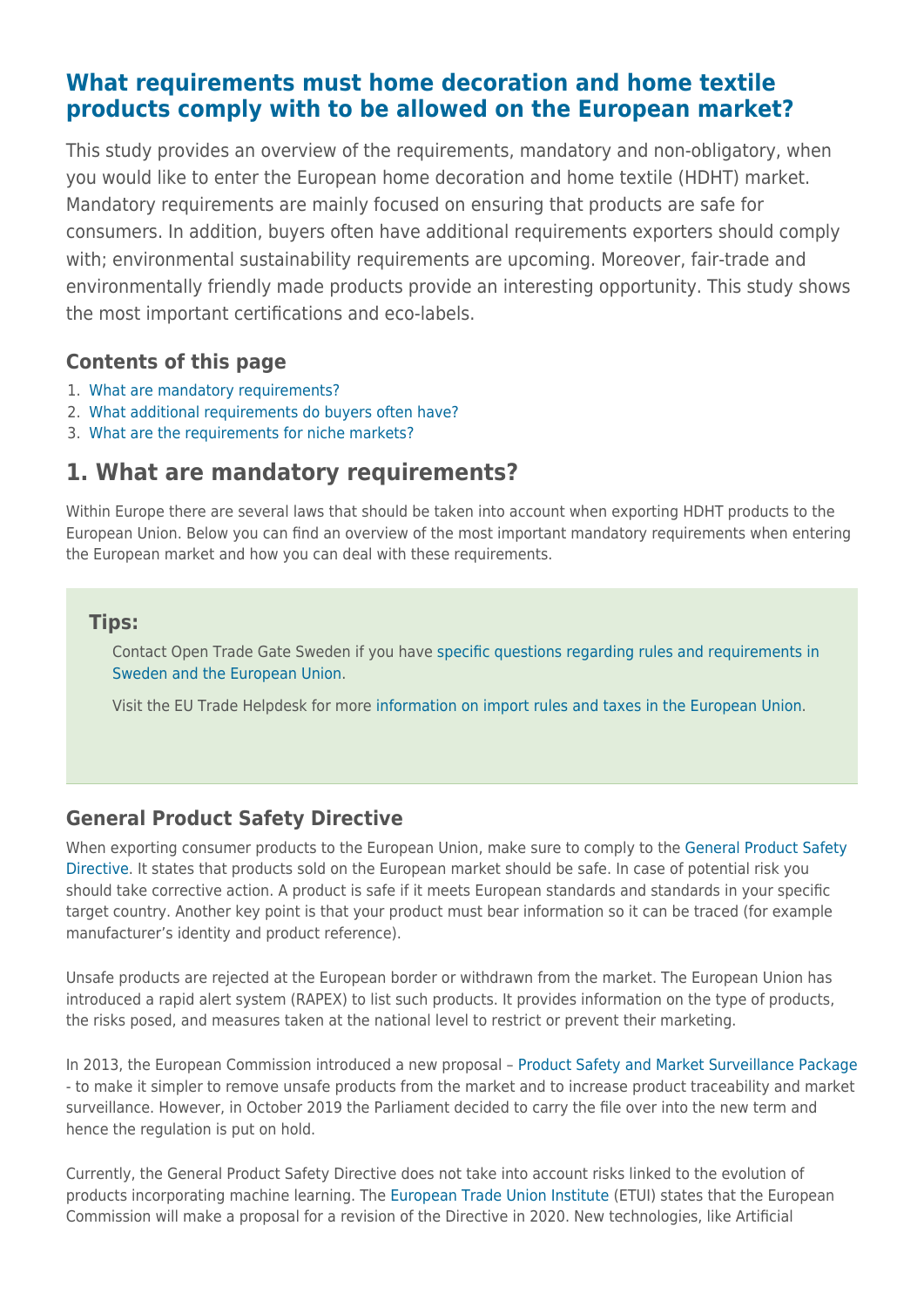Intelligence, transform the characteristics of many products. Challenges that need to be solved are pre-market surveillance, products with integrated software and the set-up of traceability systems for such products.

#### **Tips:**

Read more on the [General Product Safety Directive](http://eur-lex.europa.eu/LexUriServ/LexUriServ.do?uri=CELEX:32001L0095:EN:NOT).

View the EU [Rapid Information System database \(RAPEX](https://ec.europa.eu/consumers/consumers_safety/safety_products/rapex/alerts/?event=main.listNotifications&lng=en)) for an overview of products that are removed from the market. Get familiar with the type of issues that occur with your type of product.

Check out the progress of the proposal on the [Product Safety and Market Surveillance Package.](https://eur-lex.europa.eu/procedure/EN/2013_49)

Visit the [legislative train schedule](https://www.europarl.europa.eu/legislative-train/theme-deeper-and-fairer-internal-market-with-a-strengthened-industrial-base-products/file-consumer-product-safety) website of the European Parliament. It is a tool where you can follow the progress on the 10 commission priorities. It provides good information on the current status of each piece of proposed legislation as well as its development.

Use your common sense to ensure normal use of your product does not cause any danger.

### **Registration, Evaluation, Authorisation, and Restriction of Chemicals (REACH)**

[REACH](https://ec.europa.eu/environment/chemicals/reach/reach_en.htm) is a European regulation on the production and trade in chemical substances and describes what rules companies must comply with. This is done through four processes: the registration, evaluation, authorisation and restriction of chemicals. It applies to all products that contain chemical substances such as furniture and textiles. Which chemicals are relevant for you depends on your specific products and materials.

For example, REACH restricts the use of:

- Several azo dyes used particularly for textile products.
- Lead in paints and glazings of ceramics.
- Cadmium compounds in various applications.
- Arsenic and creosotes as wood preservatives.
- Flame retardants, including TRIS, TEPA and PBB.
- Organostannic compounds and phthalates in PVC.

Make sure to check [Annex XVII](https://echa.europa.eu/substances-restricted-under-reach) for all the substances that are restricted under REACH. In October 2018 the European Commission announced new limits for [CMR substances](https://www.eurofins.com/consumer-product-testing/media-centre/news/new-limits-for-33-cmr-substances/) (substances that are carcinogenic, mutagenic or toxic for reproduction). These new limits will affect, among others, textiles such as blankets, towels, cushion covers. Requirements will be applicable as per 1 November 2020.

The REACH regulation is evaluated every 5 years to monitor progress in the achievement of its objectives. The second REACH Review – [REACH REFIT evaluation](https://ec.europa.eu/environment/chemicals/reach/review_2017_en.htm) - was carried out in 2017. This means the next review will be in 2022. The evaluation will build on the findings of the previous evaluation and examine key developments since then. It will cover the following criteria: effectiveness, efficiency, relevance, coherence and EU added value. Make sure to follow the developments of this regulation.

#### **Tips:**

For more information on REACH, the [European Chemical Agency \(ECHA\)](https://echa.europa.eu/) can provide you with useful tips.

Check what [substances are restricted under REACH](https://echa.europa.eu/substances-restricted-under-reach) (Annex XVII) and which ones are relevant for your product.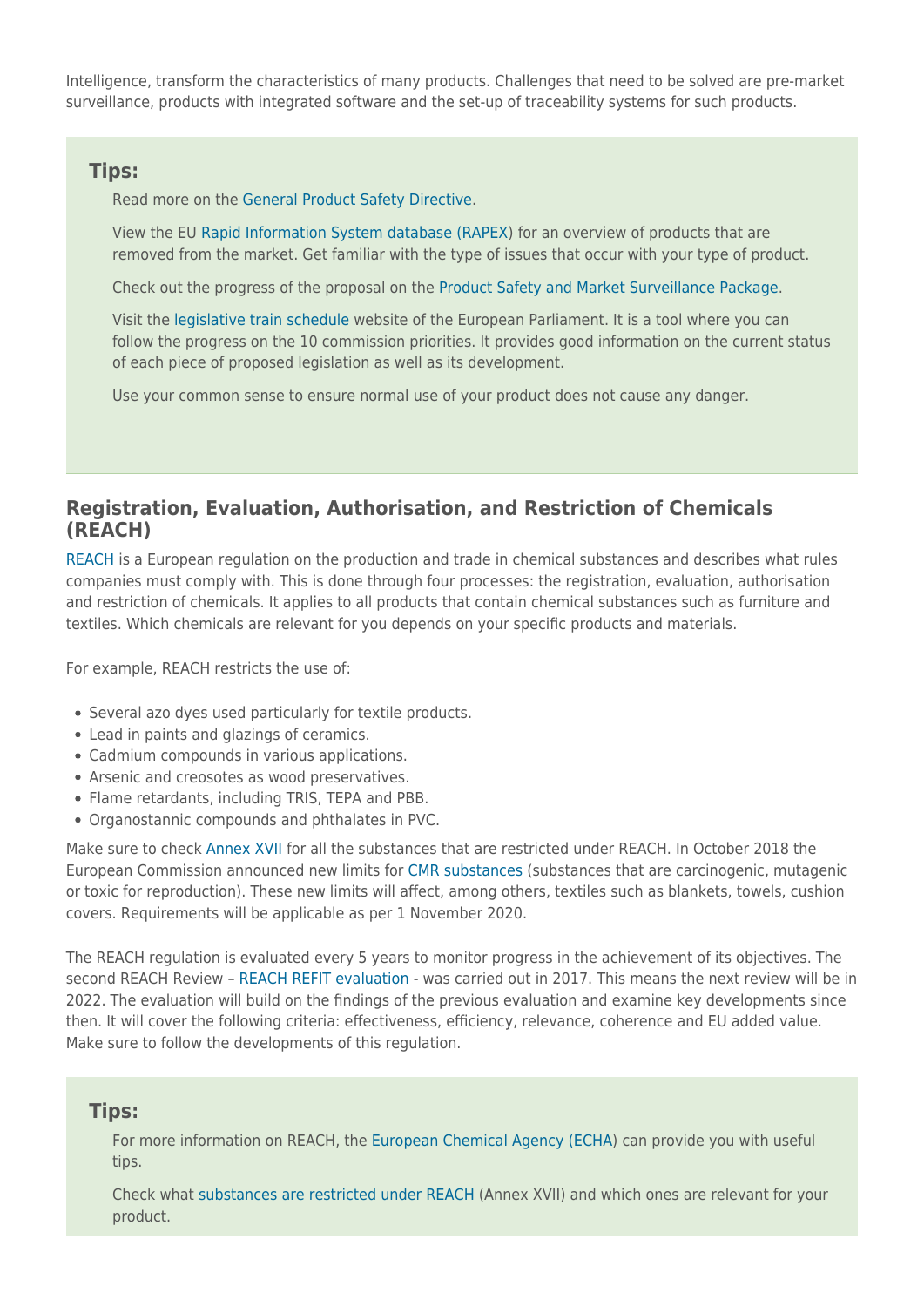For guidance on REACH for companies outside the European Union specifically, go to [REACH, CLP and](https://echa.europa.eu/support/getting-started/enquiry-on-reach-and-clp) [biocides for non-EU companies.](https://echa.europa.eu/support/getting-started/enquiry-on-reach-and-clp)

Follow new developments in the field of flame retardants, as new alternatives are being developed. You can do so for instance through the [European Flame Retardants Association](http://www.flameretardants.eu/) (EFRA).

#### **Food contact materials regulation**

If you want to export products to the European market that - either direct or indirectly - come into contact with food, you should comply with the [Food Contact Materials regulation](https://ec.europa.eu/food/safety/chemical_safety/food_contact_materials_en) (FCM). It sets out rules on FCM to make sure that substances do not affect the quality of food or consumer health. For the HDHT sector you can think of kitchenware and dinnerware. In case your product intends to come into contact with food, make sure to check the [European food safety authority](http://www.efsa.europa.eu/) that provides opinions on substances.

Another requirement is that the packaging of products that come into contact with food must be labelled with specific symbols, such as the [food safe symbol.](https://ec.europa.eu/food/sites/food/files/safety/docs/cs_fcm_legis_fcm-symbols.doc)

As there are increasing concerns of the health effects of heavy metals, for example lead and cadmium in ceramic, plans have been proposed by the European Commission to lower the maximum limits. It is expected that more stringent limits will be announced in 2020.

The FCM regulation is currently under [evaluation](https://ec.europa.eu/info/law/better-regulation/have-your-say/initiatives/1212-Evaluation-of-Food-Contact-Materials-FCM-); this will be completed in the first quarter of 2020. It will cover the functioning of the FCM regulation and examine materials for which there are no European Union measures and which are subject to permitted national measures. Public consultation shows that for the future more harmonisation at the European level is desirable, compared to individual member state legislation.

In addition, the [Joint Research Centre](https://ec.europa.eu/jrc/en/science-update/mapping-industry-and-regulatory-frameworks-food-contact-materials-support-better-regulation) gives an indication on what future developments to expect concerning FCM regulation. It shows possible safety and trade impact of the current legislation and indicates where improvements are needed. It will support a Commission's evaluation to consider what steps can be taken in the future about FCMs in the European Union.

#### **Tips:**

Look for more information on the [legislation for Food Contact Materials.](https://ec.europa.eu/food/safety/chemical_safety/food_contact_materials/legislation_en) You can also download a [brochure in your language.](https://ec.europa.eu/food/safety/chemical_safety/food_contact_materials/related-docs_en)

Go to the [European Food Safety Authority](http://www.efsa.europa.eu/) (EFSA) for more information on [Food Contact Materials](http://www.efsa.europa.eu/en/topics/topic/food-contact-materials) and check out the [frequently asked questions on food contact material applications](http://www.efsa.europa.eu/en/applications/foodcontactmaterials/faq).

#### **Timber regulation**

With the [EU Timber Regulation](https://ec.europa.eu/environment/forests/timber_regulation.htm) (EUTR) the European Union seeks to prevent trade in illegally harvested timber and timber products. It is forbidden to place illegally harvested timber products on the European market. For the HDHT sector it applies to, among others, wood products, flooring, plywood and paper. Recycled products are excluded.

The natural or legal person that actually places timber on the European market for the first time is responsible to exercise due diligence. This means that operators must undertake a risk management exercise to minimise the risk of placing illegally harvested timber - or timber products containing illegally harvested timber - on the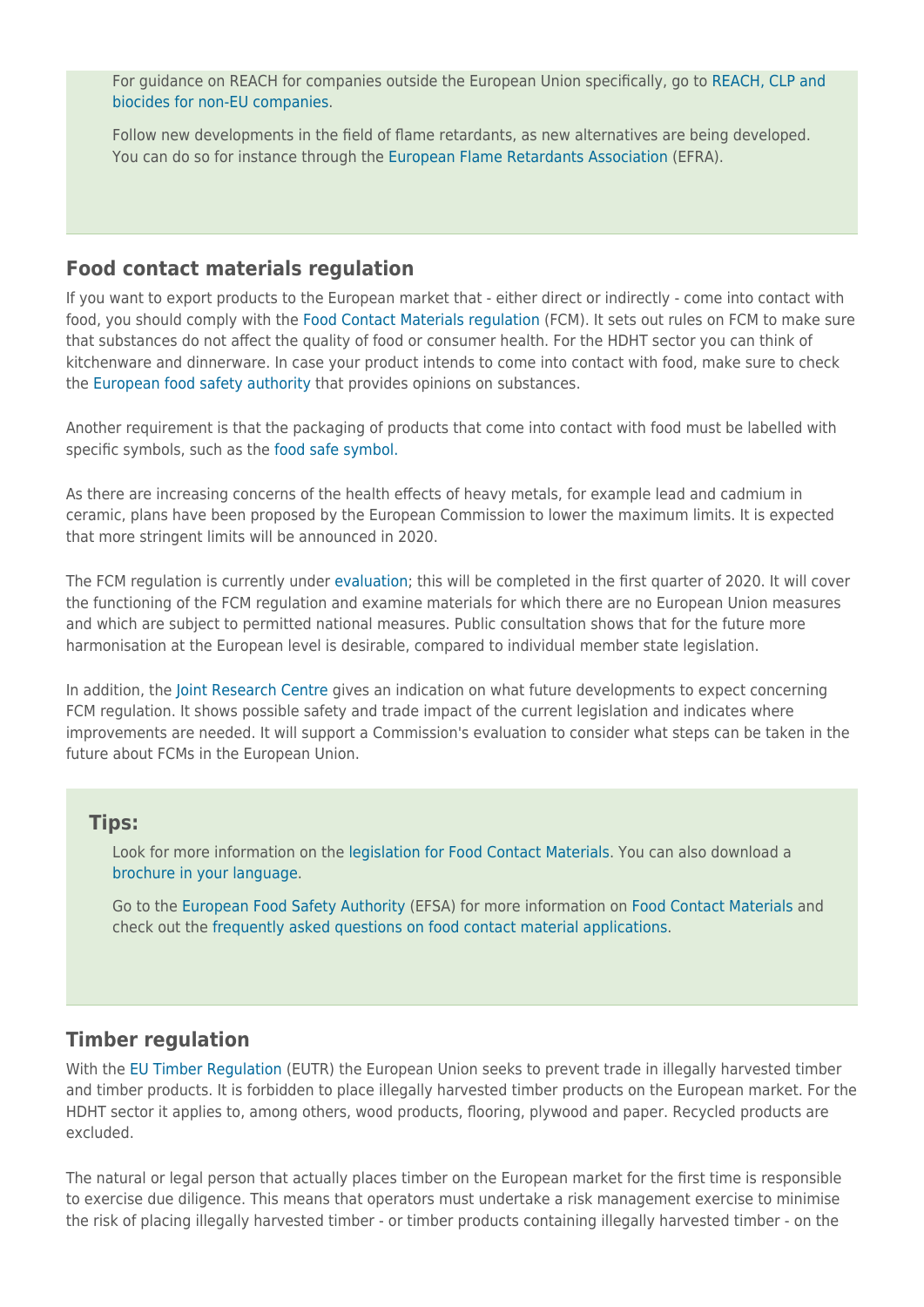European market. This due diligence system consists of the following elements:

- Information: the operator needs to have access to product information and information on compliance with the national legislation. Upon request, as a supplier you have to provide documents on for example type of product, name of tree species, country of harvest, quantity, company information and compliance with relevant legislation.
- Risk assessment: based on the above information and criteria set out in the regulation, the operator needs to assess if there is a risk of illegal timber in the supply chain.
- Risk mitigation: if there is a risk of illegal timber, the risk can be mitigated by demanding additional information and verification from the supplier.

If your product is [FLEGT](https://ec.europa.eu/environment/forests/flegt.htm) or [CITES](https://ec.europa.eu/environment/cites/index_en.htm) licensed, this product is already considered to be legal and no additional information, risk assessment and risk mitigation is needed.

The European Union implemented a FLEGT Action Plan to address illegal logging and associated trade on the basis of cooperation between producers and consumers. Its supply-side measures include a [Voluntary](http://www.flegtlicence.org/vpa-countries) [Partnership Agreement](http://www.flegtlicence.org/vpa-countries) (VPA's) – legally binding trade agreements – between the European Union and timber exporting countries. It is expected that in the future more countries will get a VPA; nine countries are in the implementation phase and six countries started with the negotiations. Stay up to date on the developments.

### **Tips:**

For more detailed information on the Timber regulation, who is affected by the law and how it is applied, see the [Frequently Asked Questions about the Timber Regulation](http://ec.europa.eu/environment/eutr2013/faq/index_en.htm).

For more information on FLEGT see the [FLEGT License Information Point](http://www.flegtlicence.org/) and [EU FLEGT Facility](http://www.euflegt.efi.int/home).

# **Wildlife Trade Regulations and CITES**

With the [Convention on International Trade in Endangered Species](https://www.cites.org/) of Wild Fauna and Flora (CITES) governments want to ensure that international trade in specimens of wild animals and plants does not threaten their survival. This includes products that are derived from these species. It is implemented in the European Union through the [Wildlife Trade Regulations.](http://ec.europa.eu/environment/cites/legislation_en.htm) These regulations have stricter conditions than the CITES; more species are listed and it has stricter import conditions.

### **Tips:**

For a user-friendly version, see the [Reference Guide to the Wildlife Trade Regulations.](http://ec.europa.eu/environment/cites/pdf/trade_regulations/short_ref_guide.pdf)

Check the [list of species](http://eur-lex.europa.eu/legal-content/EN/TXT/?uri=CELEX:32014R1320) in Annexes A, B, C and D of the Wildlife Trade Regulations for prohibited materials.

For an overview of how the Wildlife Trade Regulations differ from CITES, see [The Differences between](http://ec.europa.eu/environment/cites/pdf/differences_b_eu_and_cites.pdf) [EU and CITES Provisions in a Nutshell.](http://ec.europa.eu/environment/cites/pdf/differences_b_eu_and_cites.pdf)

For more information on CITES permits, you can contact your [National CITES Management Authority.](https://cites.org/cms/index.php/component/cp/)

### **Textile regulation**

The European [Textile Regulation](https://ec.europa.eu/growth/sectors/fashion/textiles-clothing/legislation/) states that textile products need to be labelled or marked. The purpose is to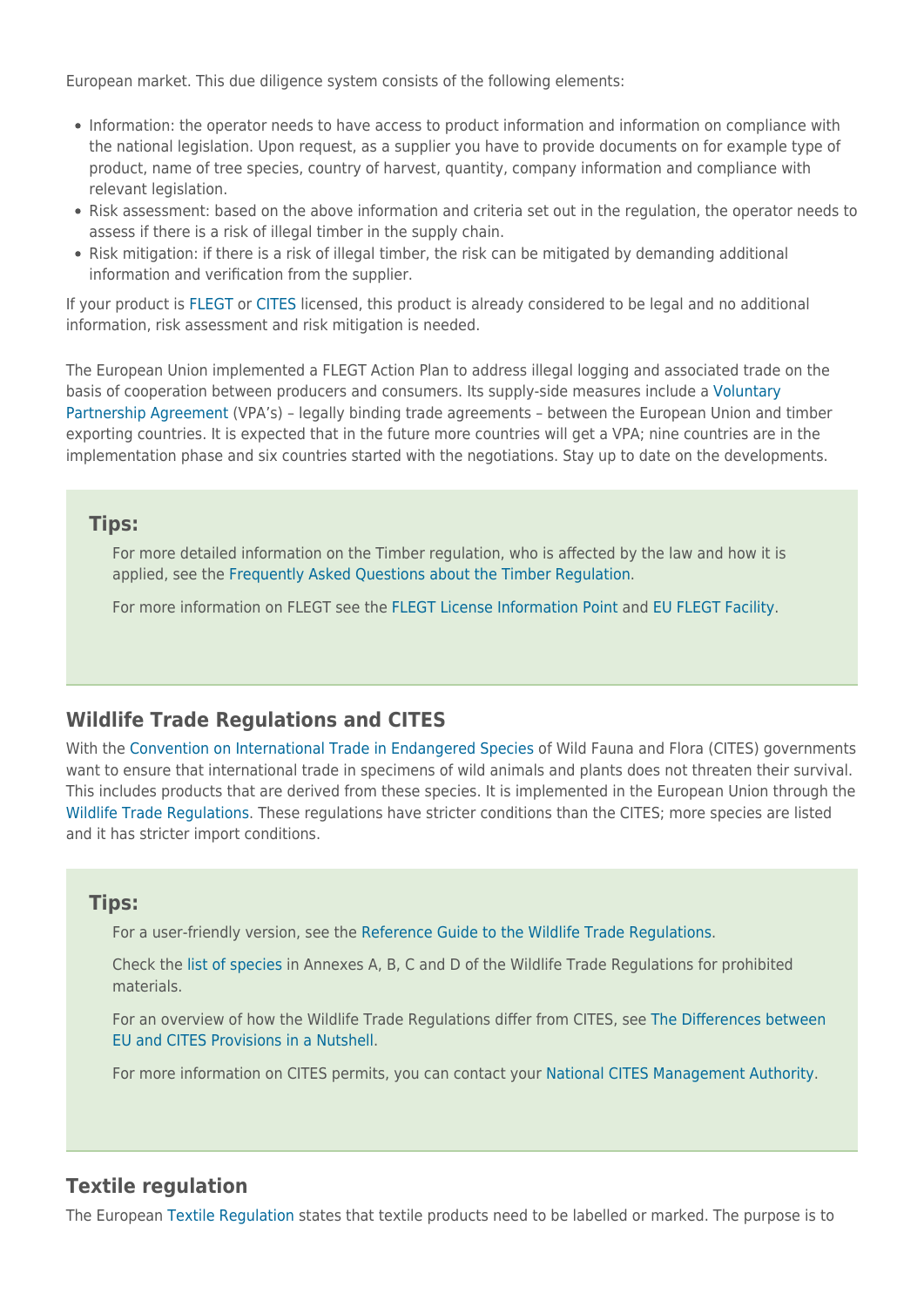make sure that consumers within the European Union know what they are buying. It is applicable to all products that contain at least 80% (by weight) of textile fibres. Make sure to have a label that states the full fibre composition of the product and, if applicable, the presence of non-textile parts of animal origin. The label should be durable, easily legible, visible and accessible.

There is no European Union-wide legislation on the use of symbols for washing instructions and other care aspects of textile articles. However, consumers consider care information to be the second most important information on a product label (after size). You are therefore advised to follow the [ISO 3758: 2012](http://www.iso.org/iso/home/store/catalogue_ics/catalogue_detail_ics.htm?csnumber=42918) standards on the care labelling code using symbols for textiles.

The European Union recently – March 2020 – announced the Circular Economy Action Plan. In the future, the European Commission will launch a new strategy for textiles to strengthen competitiveness and innovation in the sector. Moreover, it wants to boost the European market for sustainable and circular textiles.

#### **Tips:**

For more information, see the [Textile regulation](https://ec.europa.eu/growth/sectors/fashion/textiles-clothing/legislation/) and [Frequently Asked Questions about the Textile](https://ec.europa.eu/docsroom/documents/9808/attachments/1/translations/en/renditions/pdf) [Regulation.](https://ec.europa.eu/docsroom/documents/9808/attachments/1/translations/en/renditions/pdf)

Know your own product and study the European labelling rules to find out how it should be labelled in Europe. For example, if you use a cotton name, trademark, or other term that implies the presence of a type of cotton, the generic fibre name "cotton" must be used with it. Find out more about [textile](https://trade.ec.europa.eu/tradehelp/labelling-and-packaging) [labelling rules in the EU Trade Helpdesk.](https://trade.ec.europa.eu/tradehelp/labelling-and-packaging)

Check out the [Circular Economy Action Plan](https://eur-lex.europa.eu/legal-content/EN/TXT/?qid=1583933814386&uri=COM:2020:98:FIN) of the European Union to get more insight in European measures that will be taken concerning textiles.

## **Packaging**

Europe has specific [packaging and packaging waste legislation](https://ec.europa.eu/environment/waste/packaging/index_en.htm). This EU Directive was adopted to harmonise measures concerning the management of packaging and packaging waste and to prevent or reduce its impact on the environment at European level. Buyers may therefore request you to minimise the use of packaging materials (paper, carton, plastic) or to use different kind of (recycled) material.

The objective of this Directive is to prevent materials that are harmful to plants or plant products from being introduced into and spreading within the European Union. It also regulates imports from third countries in line with international plant health standards. Keep this in mind when you decide on the packaging of your product.

Europe also has [requirements for wood packaging materials](https://ec.europa.eu/food/plant/plant_health_biosecurity/non_eu_trade/wood_packaging_dunnage_en) (WPM) used for transport, such as packing cases, boxes, crates, drums, pallets, box pallets, and dunnage. Companies from outside the European Union must follow certain rules on wood packaging material and dunnage. For example, it has to be heat treated or fumigated in line with International Standards for Phytosanitary Measures [\(ISPM15](https://www.ippc.int/static/media/files/publication/en/2019/02/ISPM_15_2018_En_WoodPackaging_Post-CPM13_Rev_Annex1and2_Fixed_2019-02-01.pdf)). In addition, it must be debarked and marked with the ISPM15 stamp and IPPC logo.

In March 2020, the European Union introduced a [New Circular Economy Action Plan.](https://ec.europa.eu/environment/circular-economy/index_en.htm) It is Europe's new agenda for sustainable growth. Packaging is identified as a sector that uses most resources and where the potential for circularity is high. All packaging on the European market should be reusable or recyclable in an economically viable way by 2030. The European Commission will review [Directive 94/62/EC](https://eur-lex.europa.eu/legal-content/en/TXT/?uri=CELEX:31994L0062) to reinforce the mandatory requirements for packaging to be allowed on the European market and will also consider other measures.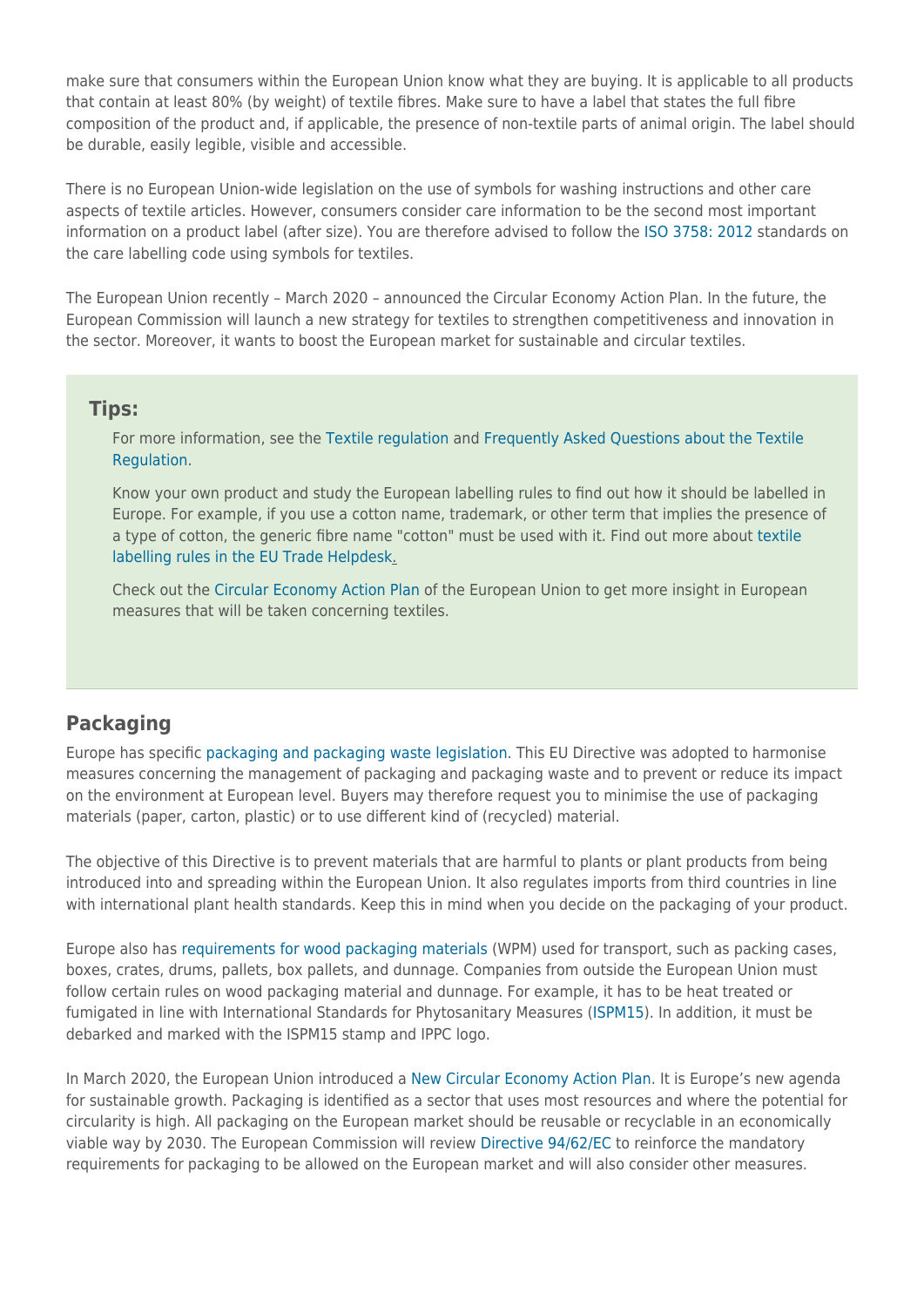#### **Tips:**

For more information, see the [overview of EU rules on wood packaging material](https://ec.europa.eu/food/sites/food/files/plant/docs/ph_biosec_trade-non-eu_overview_eu_rules.pdf).

Get familiar with the [ISPM15 procedure.](https://www.ippc.int/static/media/files/publication/en/2019/02/ISPM_15_2018_En_WoodPackaging_Post-CPM13_Rev_Annex1and2_Fixed_2019-02-01.pdf) Check out the [Frequently Asked Questions,](https://www.ippc.int/en/faq/#Ispm15) the [Explanatory](https://www.ippc.int/static/media/files/publication/en/2017/02/ISPM_15_ED_En_2017-02-10.pdf) [document,](https://www.ippc.int/static/media/files/publication/en/2017/02/ISPM_15_ED_En_2017-02-10.pdf) and the usage rules for the [ISPM 15 mark.](https://www.ippc.int/sites/default/files/documents/20140623/usage_rules_for_ispm_15_symbol_by_fao_legal_en_2014-03_201406231520--304.12%20KB.pdf)

Check out the [New Circular Economy Action Plan](https://eur-lex.europa.eu/legal-content/EN/TXT/?qid=1583933814386&uri=COM:2020:98:FIN) to see what specific measures the European Union will focus on regarding packaging.

# **Dangerous products resembling foodstuffs**

Some decorative items look so much like food, that consumers could mistake them for real food products. In addition, because children could be tempted to eat them, these food-imitating products pose a choking hazard for children. Products resembling foodstuffs are not allowed on the European market. The European Union's Council Directive 89/357/EEC on [dangerous products resembling foodstuffs](https://eur-lex.europa.eu/legal-content/EN/TXT/?uri=LEGISSUM:l21189) bans these items from the European market.

Hence, when designing your product, make sure that they do not resemble food too closely in appearance, colour, size, form, labelling, scent, packaging and volume. A variety of products fall within this category, such as food-shaped candles and soaps.

## **Tip:**

Check the [Safety Gate – Search Alerts](https://ec.europa.eu/consumers/consumers_safety/safety_products/rapex/alerts/?event=main.search&lng=en) of the RAPEX database for products that resemble food to closely. Search for 'Food-imitating products'. This gives you an idea of the designs to avoid.

# **CE marking**

The European Conformity (CE) mark is the primary way for manufacturers to show compliance with the European Union requirements. Importers and consumers alike are familiar with this mark, as it is a major requirement to eliminate hazards to consumers and appears on many different types of products. In the HDHT industry you will need CE marking if you for instance produce electronic products like lighting.

The CE mark itself does not represent any individual European Union directive. But rather, the CE mark signals that the product complies with applicable European Union directives for that product. In addition to the CE mark, importers must provide a Declaration of Conformity and a technical file to affirm the product fully complies with European Union regulations.

The Declaration of Conformity and technical file can be issued without third-party verification of compliance for the directives. But the [European Commission expects importers to verify](https://ec.europa.eu/growth/single-market/ce-marking/importers-distributors_en) "the manufacturer outside the EU has taken the necessary steps to allow the product to be placed on the EU market".

As of January 2019, suppliers - manufacturers, importers or authorised representatives - need to register their appliances that require an energy label in the [European Product Database for Energy Labelling](https://ec.europa.eu/info/energy-climate-change-environment/standards-tools-and-labels/products-labelling-rules-and-requirements/energy-label-and-ecodesign/product-database_en) (EPREL). This needs to be done before selling the products on the European market. The energy labelling requirements for individual product groups are established under Regulation 2017/1369. It is mandatory for, among others, lighting products.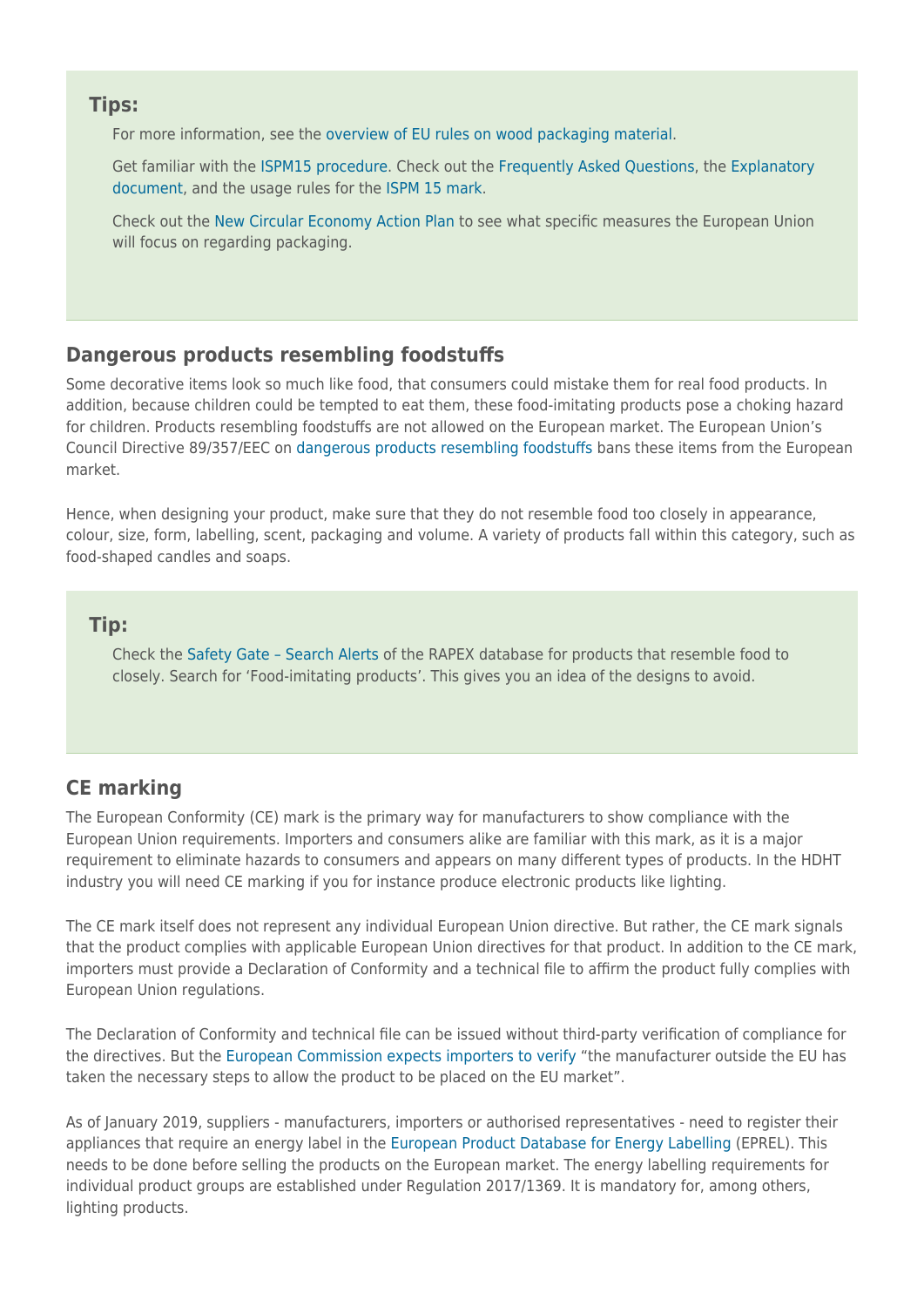In addition, electronic products must show the energy efficiency. In July 2017 the European Commission published a new [Energy Labelling Regulation](https://eur-lex.europa.eu/legal-content/EN/TXT/?qid=1579257746985&uri=CELEX:32017R1369) (Regulation 2017/1369) to gradually replace the [Energy Labelling](https://eur-lex.europa.eu/legal-content/EN/ALL/?uri=CELEX%3A32010L0030) [Directive.](https://eur-lex.europa.eu/legal-content/EN/ALL/?uri=CELEX%3A32010L0030) Energy efficiency is a crucial element of the European Union's [2030 Climate and Energy Policy](https://ec.europa.eu/clima/policies/strategies/2030_en) [Framework.](https://ec.europa.eu/clima/policies/strategies/2030_en) The legislation is working towards the achievement of the 2030 energy-efficiency targets and the goals for the environment and climate change.

#### **Tips:**

To affix CE marking to your products, follow the steps outlined at [CE Marking for Manufacturers](https://ec.europa.eu/growth/single-market/ce-marking/manufacturers_en). It provides instructions per product group.

If you produce toys or electronic products, study how to meet the requirements of the [Toy Safety](https://ec.europa.eu/growth/sectors/toys/safety_de) [Directive](https://ec.europa.eu/growth/sectors/toys/safety_de), [Restriction of Hazardous Substances Directive](http://eur-lex.europa.eu/legal-content/EN/TXT/?uri=CELEX:32011L0065), [Low Voltage Directive,](http://eur-lex.europa.eu/legal-content/EN/TXT/?uri=CELEX:32014L0035&locale=en) [Electromagnetic](https://eur-lex.europa.eu/legal-content/EN/TXT/?qid=1461936830934&uri=CELEX:32014L0030) [compatibility](https://eur-lex.europa.eu/legal-content/EN/TXT/?qid=1461936830934&uri=CELEX:32014L0030) (EMC), [Eco-design of energy-related products](https://eur-lex.europa.eu/legal-content/EN/TXT/?uri=CELEX:32009L0125) and [Energy Labelling Regulation](https://eur-lex.europa.eu/search.html?qid=1579257746985&text=2017/1369&scope=EURLEX&type=quick&lang=en).

### **Electrical and Electronic Equipment Directives**

A key marking required to import electrical and electronic equipment such as lighting into the European Union is the [Waste Electrical and Electric Equipment label](https://eur-lex.europa.eu/search.html?qid=1579258744277&text=2012/19/eu&scope=EURLEX&type=quick&lang=en) (WEEE). This Directive ensures that importers provide adequate information and give consumers guidance on recycling, sorting and handling of certain products. This mark is mandatory for all electrical and electronic equipment under the European Directive.

Manufacturers or importers in the European Union have the responsibility to register the product that they put on the market and to mark it accordingly. The marking shall be accessible, durable, legible and indelible.

In addition to the WEEE Directive, the European Union has a [Directive restricting the use of hazardous](https://eur-lex.europa.eu/search.html?qid=1579258858702&text=2011/65/eu&scope=EURLEX&type=quick&lang=en) [substances in electrical and electronic equipment](https://eur-lex.europa.eu/search.html?qid=1579258858702&text=2011/65/eu&scope=EURLEX&type=quick&lang=en) (RoHS). It requires heavy metals and flame retardants to be replaced by safer alternatives and sets out maximum levels for restricted substances. Recently, there has been an update on this Directive, RoHS 3 ([EU 2015/863](https://eur-lex.europa.eu/legal-content/EN/TXT/?qid=1579259704731&uri=CELEX:32015L0863)), and adds four new restricted substances to the list, all phthalates. This Directive is in effect from 22 July 2019.

#### **Tips:**

If you are a producer of electronic products such as lighting you should get familiar with the [WEEE](https://ec.europa.eu/environment/waste/weee/index_en.htm) [Directive](https://ec.europa.eu/environment/waste/weee/index_en.htm).

Please check the [RoHS guide](https://www.rohsguide.com/) to find out more about all restricted substances and the maximum levels that are allowed.

### **Liability for defective products**

The directive on [liability for defective products](https://ec.europa.eu/growth/single-market/goods/free-movement-sectors/liability-defective-products_en) states that when a product gets damaged and causes damage to consumers or their property, consumers can get compensation. In that case, producers have to provide compensation whether or not it is the fault of the producer. The importer is liable, but they may pass a claim on to you. The Directive applies to all products used for private consumption – with a minimum of €500 - that are marketed in the European Union. It forbids adding clauses that limit or exclude the liability of the producer.

The [Product Liability Directive](https://eur-lex.europa.eu/legal-content/EN/TXT/?uri=CELEX:31985L0374) is currently under evaluation to see if the Directive is still adequate. Especially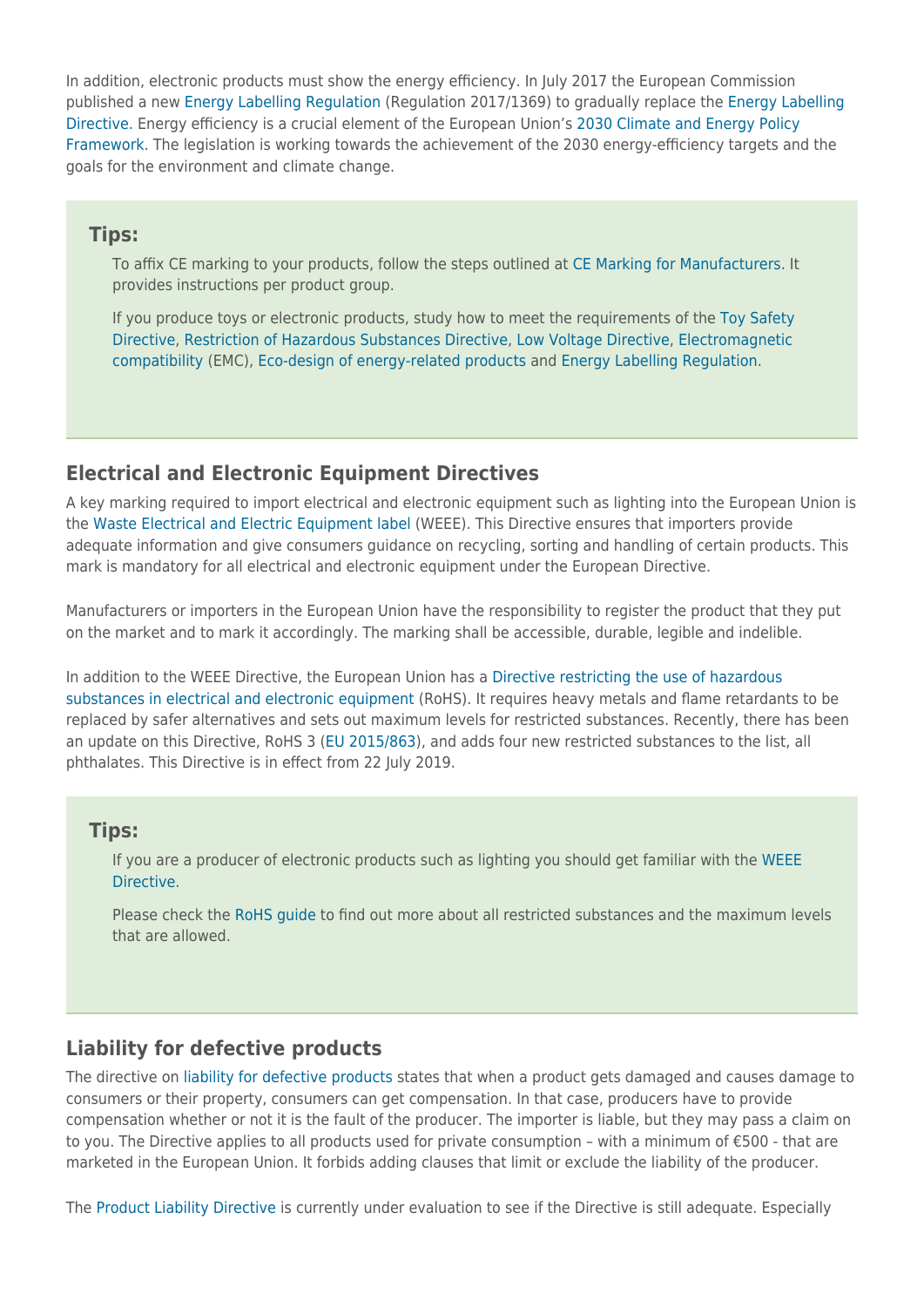concerning the liability and safety framework for new technological developments, artificial intelligence, the internet of things and robotics.

### **Tip:**

For more information on the Directive on the liability for defective products, see [Directive 85/374/EEC](https://eur-lex.europa.eu/legal-content/EN/TXT/?uri=CELEX:31985L0374) and [Directive 1999/34/EC](https://eur-lex.europa.eu/legal-content/EN/TXT/?uri=CELEX:31999L0034).

## **Ban on single-use plastics**

The European parliament has voted in favour of banning single-use plastic items. The plastic products to be banned under the [Single-Use Plastics Directive](https://eur-lex.europa.eu/legal-content/EN/TXT/?uri=uriserv:OJ.L_.2019.155.01.0001.01.ENG) include single-use plastic cutlery, plates, cotton buds, straws, stirrers, balloon sticks, oxo-degradable plastics and food containers and expanded polystyrene cups. The ruling has to become law in the European Union by 3 July 2021.

France already passed a law in 2016 banning these items as of 2020 and stating replacements will need to be made from biologically sourced materials that can be composted. For suppliers of bio-degradable alternatives for single use plastics the ban offers new opportunities.

Actions on plastics is identified as a priority in the strategy of Europe's transition towards a [circular economy.](https://ec.europa.eu/environment/waste/plastic_waste.htm) The strategy will transform the way plastic products are designed, used, produced and recycled in the European Union. Make sure to keep up to date on the developments.

### **Tip:**

For more information on throwaway plastics, see the [press release of the European Parliament](https://www.europarl.europa.eu/news/en/press-room/20190321IPR32111/parliament-seals-ban-on-throwaway-plastics-by-2021) and [Directive 2019/904.](https://eur-lex.europa.eu/legal-content/EN/LSU/?uri=uriserv:OJ.L_.2019.155.01.0001.01.ENG)

# **Labelling requirements**

The information on the outer packaging of your product should correspond to the packing list sent to the importer. The external packaging labels should include producer name, consignee name, material used, quantity, size, volume and caution signs. Your buyer will specify what information they need on the product labels or on the item itself. For instance, logos or 'made in…' information. This is part of the order specifications. It is common in Europe to use EAN or barcode on the product label.

#### **Tips:**

Ask your buyer for specific packaging and labelling requirements.

Use the English language for labelling unless your buyer has indicated otherwise.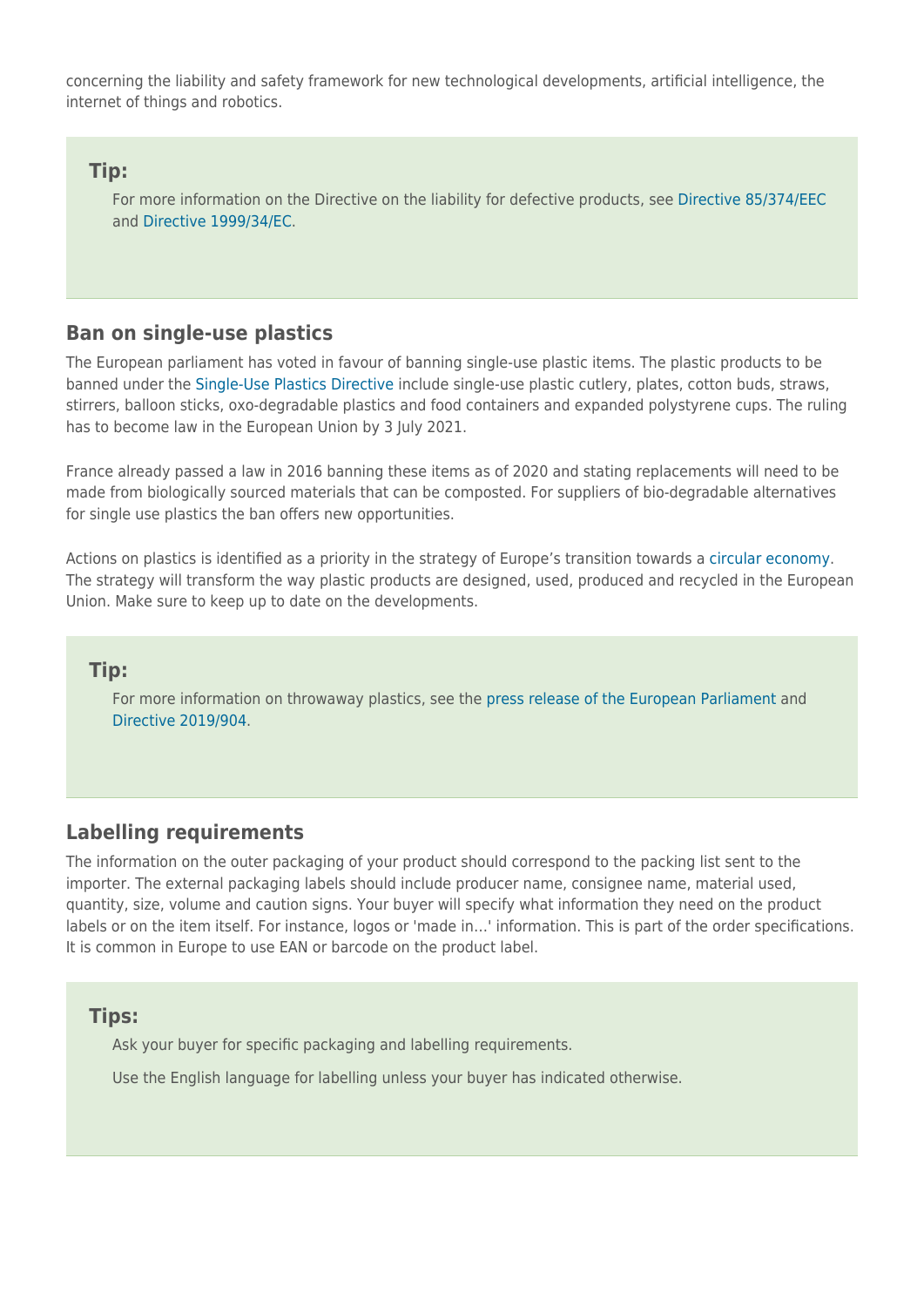# **2. What additional requirements do buyers often have?**

# **Sustainability**

Currently, social and environmental sustainability make your products stand out on the European market; buyers appreciate a good story. Think of sustainable raw materials and production processes and the impact your company has on the environment, the wellbeing of your workers and society as a whole. Nowadays, an increasing number of European buyers demand the following certification schemes:

- [Business Social Compliance Initiative \(BSCI\)](http://www.bsci-intl.org/): European retailers developed this initiative to improve social conditions in sourcing countries. They expect their suppliers to comply with the BSCI Code of conduct. To prove compliance, the importer can request an audit of your production process. Once a company is audited, it is included in a database for all BSCI participants.
- [Ethical Trading Initiative \(ETI\):](http://www.ethicaltrade.org/) This initiative is an alliance of companies, trade unions and voluntary organisations. It aims to improve the working lives of people across the globe that make or grow consumer goods.
- Standards such as [ISO 14001](http://www.iso.org/iso/home/standards/management-standards/iso14000.htm) and [SA 8000](http://www.sa-intl.org/index.cfm?fuseaction=Page.ViewPage&PageID=1689) can be used to meet buyer demands for sustainability. ISO 14001 sets out a framework a company can follow to set up an effective environmental management system. SA 8000 focuses on the fair treatment of workers across industries and in any country; it measures social performance in eight areas. However, compliance with these specific standards will only be demanded in niche markets.

A recent [study](http://www.intracen.org/publication/The-European-Union-market-for-sustainable-products/) by the International Trade Centre concluded that, irrespective of the product, retailers in the major European markets are putting more products on their shelves that are environmentally and socially sustainable. Simply, because consumers ask for it. According to the survey, 98.5% of retailers consider sustainability as a factor in their product sourcing decisions.

In March 2020, the European Union presented measures to make sustainable products the norm in Europe in the future. The European Commission will propose legislation on sustainable product policy to ensure that products placed on the market are designed to last longer, are easier to reuse, repair and recycle, and contain as much recycled material as possible. In addition, single-use products will be restricted and the destruction of unsold durable goods banned. Make sure to follow the developments of the [Circular Economy Action Plan.](https://ec.europa.eu/growth/content/new-circular-economy-action-plan-shows-way-climate-neutral-competitive-economy-empowered_en)

# **Tips:**

If you can show your sustainability performance, this may be a competitive advantage now but it will increasingly become the norm.

Show your sustainability performance with a self-assessment like the [BSCI Self-Assessment for](http://www.bsci-intl.org/resource/bsci-system-2015-self-assessment-producers-20) [Producers](http://www.bsci-intl.org/resource/bsci-system-2015-self-assessment-producers-20), or a code of conduct such as the [ETI base code.](http://www.ethicaltrade.org/eti-base-code)

For a full overview of certification schemes in the sector consult [ITC Sustainability Map.](https://sustainabilitymap.org/)

# **3. What are the requirements for niche markets?**

# **Fair trade**

The concept of fair trade supports fair pricing and improved social conditions for producers and their communities. Especially when the production is labour intensive, fair trade certification can give you a competitive advantage. Common fair-trade certification schemes are from [World Fair Trade Organisation](http://wfto.com/) (WFTO), [Fairtrade International](http://www.fairtrade.net) and [Fair For Life](http://www.fairforlife.org/).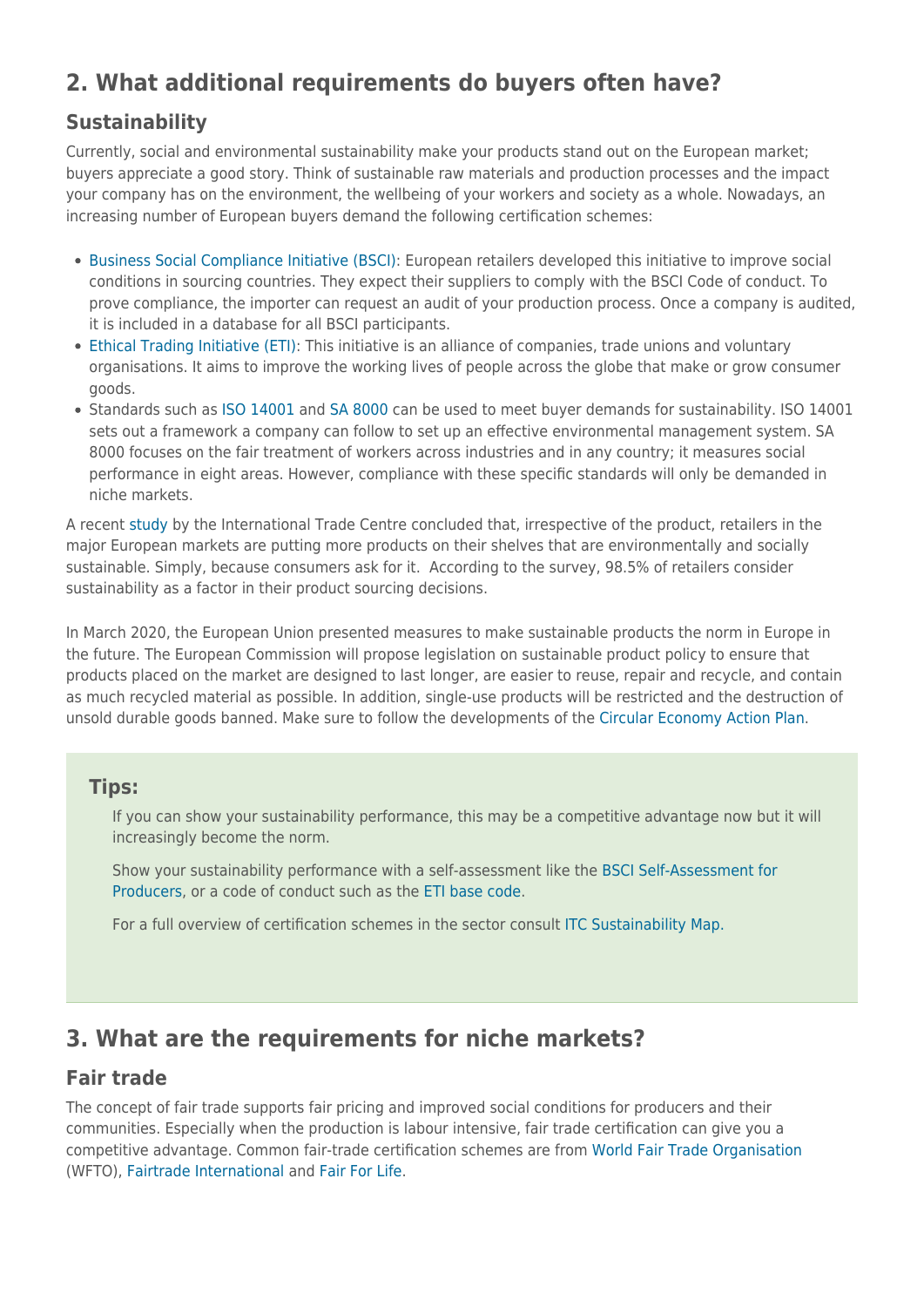### **Tips:**

Ask buyers what they are looking for. Especially in the fair-trade sector, you can use the story behind your product for marketing purposes.

Check the [ITC Standards map database](http://www.standardsmap.org/identify) for more information on voluntary standards and their requirements, including fair production.

Determine which certification programme would be the best fit for you and apply if possible.

If a certification is not possible, work according 'Fair Trade Principles' without being officially guaranteed or certified. Ensure your company processes are sufficiently documented in order to sustain your claim.

# **Textile certification**

While sustainability is gaining ground, the actual use of certification is still not common in this sector, apart from organic certifications that are becoming widespread. As this is a means of demonstrating sustainability, there is an increasing interest from buyers. There are several eco-labels used for textiles:

- [The Global Organic Textile Standard \(GOTS\)](http://www.global-standard.org/) is a textile-processing standard for organic fibres. It ensures environmental and social responsibility throughout the production chain of textile products.
- [OEKO-TEX](http://www.oeko-tex.com) Standard 100 certification guarantees that no hazardous chemicals are used in the production of textiles. It provides textile and clothing companies with more transparent supplier relationships and facilitates the flow of information regarding potential problematic substances.
- The European Union's [Ecolabel](http://ec.europa.eu/environment/ecolabel/) seeks to minimise products' environmental impact and therefore looks at the use of environmentally friendly chemical options. The label is awarded only to products with the lowest environmental impact in a product range.
- The voluntary [Nordic Swan eco-label](http://www.nordic-ecolabel.org/) is used in Sweden, Norway, Finland, Denmark and Iceland for textile products.

### **Tips:**

Check the possibility of sourcing organic cotton. Textile products that contain a minimum of 70% organic fibres can become [GOTS certified](https://www.global-standard.org/). The easiest way is to use certified organic cotton yarn in case you are weaving the fabric yourself, or certified organic cotton fabric in case you are into CMT (Cutting Making Trimming) only.

Read more about [GOTS,](http://www.standardsmap.org/review.aspx?standards=30) [OEKO-TEX](http://www.standardsmap.org/review.aspx?standards=160) and the European Union's [Ecolabel](http://www.standardsmap.org/review.aspx?standards=140) on the ITC Standards Map.

Determine which certification programme would be the best fit for you and apply if possible.

# **Certification for wooden products**

The Forest Stewardship Council certification ([FSC\)](https://fsc.org/en) is the most common label for sustainable wooden products, including paper. The FSC label guarantees that a product's source material comes from responsibly managed forests. These products are especially popular in Western European markets. There are ten principles you must comply with before you can receive a FSC certification. In general, forest should be managed in a way that it preserves biological diversity and it should benefit the lives of local workers and people.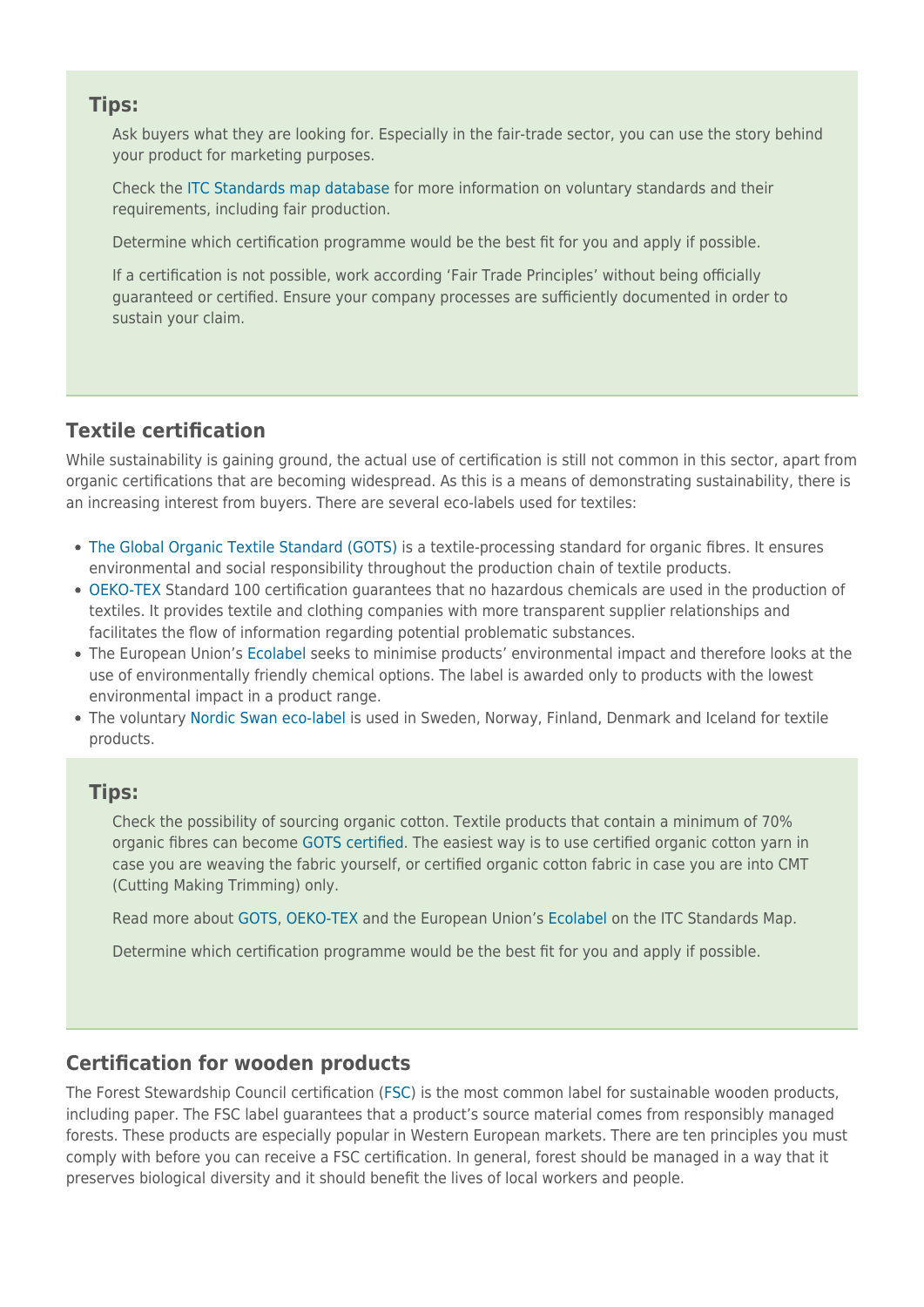### **Tips:**

For more information, see the [five steps towards FSC certification.](https://fsc.org/en/page/become-certified#process)

Read more on the FSC certification on the [ITS Standards Map.](http://www.standardsmap.org/review.aspx?standards=27)

# **Certification ethical carpets**

Specifically focused on the carpet industry, there are several certification programmes. [GoodWeave](https://goodweave.org/) seeks to end child labour in South Asia. [Label STEP](https://www.label-step.org/en/) is a label for fair trade in handmade carpets and deals with working and living conditions (including prohibition of child labour), fair wages and eco-friendly production of carpet weavers. [Care & Fair](https://www.care-fair.org/about-care--fair.html) is an initiative of the European carpet trade. It wants to combat illegal child labour, create better living conditions and focuses on socially acceptable production.

### **Tips:**

To target the ethical niche market, you need to find business partners in this niche. Study the initiatives and how they work to determine if your company would be a good match.

Use the [ITC Standards map](http://www.standardsmap.org/review.aspx?standards=34) to find more information on GoodWeave.

This study has been carried out on behalf of CBI by [Globally Cool B.V.](http://www.globallycool.nl/) in collaboration with Remco Kemper (MDD).

Please review our [market information disclaimer.](https://www.cbi.eu/disclaimer/)

Follow us for the latest updates [\(opens in a new tab\)](https://twitter.com/CBI_NL) [Twitter](https://twitter.com/CBI_NL) [\(opens in a new tab\)](https://www.facebook.com/CBI.EU)  $\blacksquare$  [Facebook](https://www.facebook.com/CBI.EU) [\(opens in a new tab\)](http://www.linkedin.com/company/cbi---centre-for-the-promotion-of-imports-from-developing-countries)  $\ln$  [LinkedIn](http://www.linkedin.com/company/cbi---centre-for-the-promotion-of-imports-from-developing-countries)